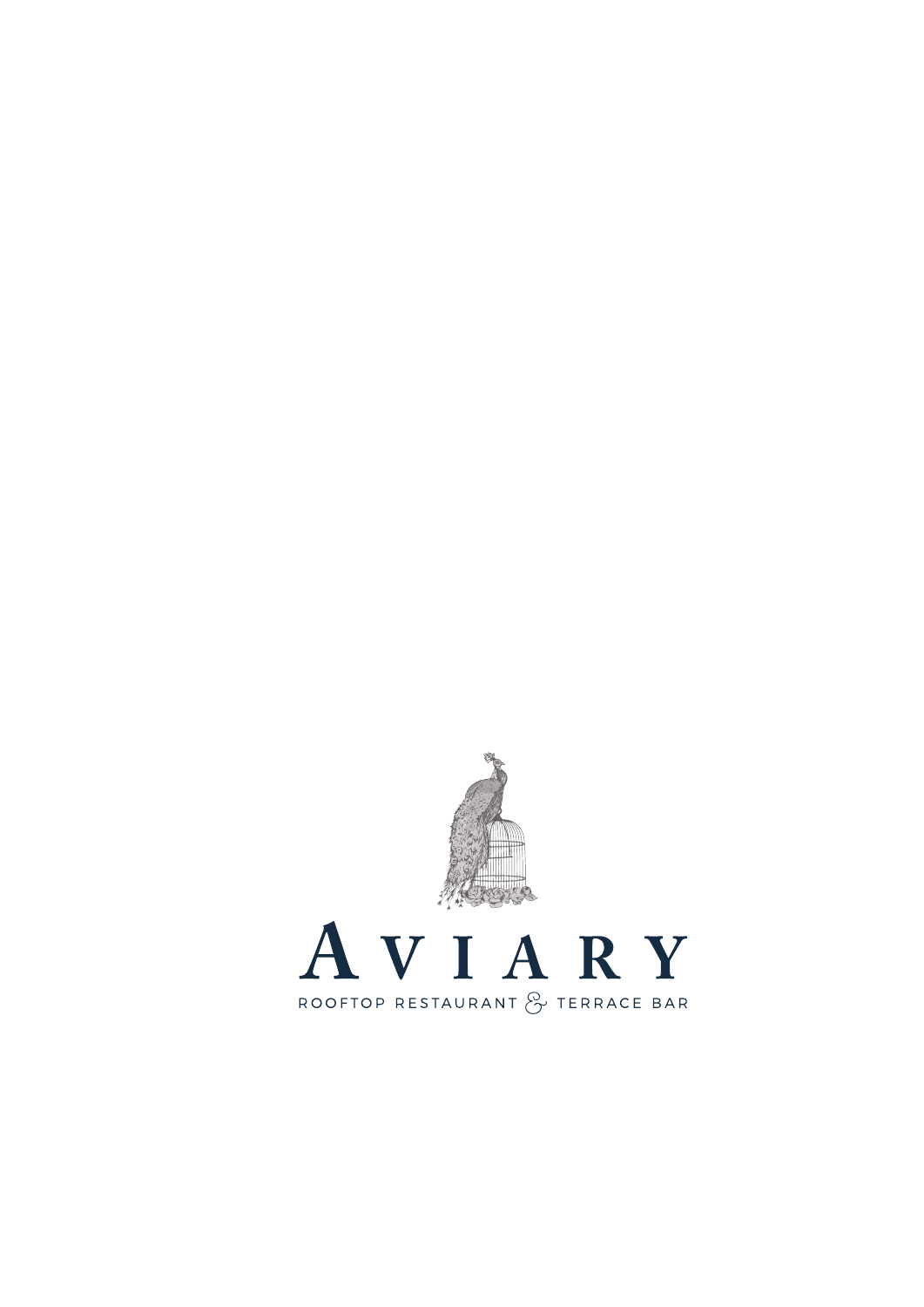# WHITE



| 中国                                                              | BTL. | 175ml |
|-----------------------------------------------------------------|------|-------|
| LIGHT, FRESH AND CRISP                                          |      |       |
| MARSANNE/VERMENTINO, Joie de Vigne, Languedoc, France '20       | 38   | 12    |
| CÔTES-DU-RHÔNE, SAMORËNS, Ferraton, France '20                  | 45   |       |
| ALBARIÑO, SOBRE LÍAS, Casal Caeiro, Rías Baixas, Spain '20      | 50   | 15    |
| GRÜNER VELTLINER, FEDERSPIEL, Rudi Pichler, Wachau, Austria '20 | 59   |       |

## **FLORAL AND AROMATIC**

| PRUNUS, Dão, Portugal '20                                     | 39  |      |
|---------------------------------------------------------------|-----|------|
| PECORINO, VELLODORO, Umani Ronchi, Terre di Chieti, Italy '20 | 47  | 14.5 |
| SAUVIGNON BLANC, Hunter's, Marlborough, New Zealand '21       | 55. | 16.5 |
| POUILLY-FUMÉ, LES CHAILLOUX SILEX, Chatelain, France '18      | 65  |      |

### **DRY, ELEGANT AND MINERAL**

| PINOT GRIS XIV, Pulenta Estate, Mendoza, Argentina '21             | 42  |  |
|--------------------------------------------------------------------|-----|--|
| CHABLIS, Hamelin, France '19                                       | 68  |  |
| GAVI DI GAVI, LA MEIRANA, Broglia, Tuscany, Italy '20              | 55  |  |
| GAVI DI GAVI, LA MEIRANA, Broglia, Tuscany, Italy '20 (Magnum)     | 120 |  |
| PICPOUL DE PINET, SAINT CLAIR, Luvignac France '21                 | 43  |  |
| PULIGNY-MONTRACHET, CLOS DU VIEUX CHÂTEAU, F. Carillon, France '17 | 170 |  |
| MEURSAULT 1ER CRU, LES CHARMES, Domaine Michelot, France '19       | 180 |  |

### **RICH AND LUXURIOUS**

| POUILLY-FUISSÉ, Domaine Beranger France '18                 | 85  |      |
|-------------------------------------------------------------|-----|------|
| CHARDONNAY, BRAMÌTO, Castello della Sala, Umbria, Italy '20 | 72  | 20   |
| PINOT BIANCO, Quercus, Goriška Brda, Slovenia '20           | 39  | 12.5 |
| CHARDONNAY, Roserock, Oregon, US '18                        | 77  |      |
| BÂTARD-MONTRACHET GRAND CRU, Thomas Morey, France '18       | 575 |      |
| CERVARO, Castello della Sala, Umbria, Italy '18             | 195 |      |
| CHARDONNAY, Ca' del Bosco, Lombardia, Italy '16             | 200 |      |

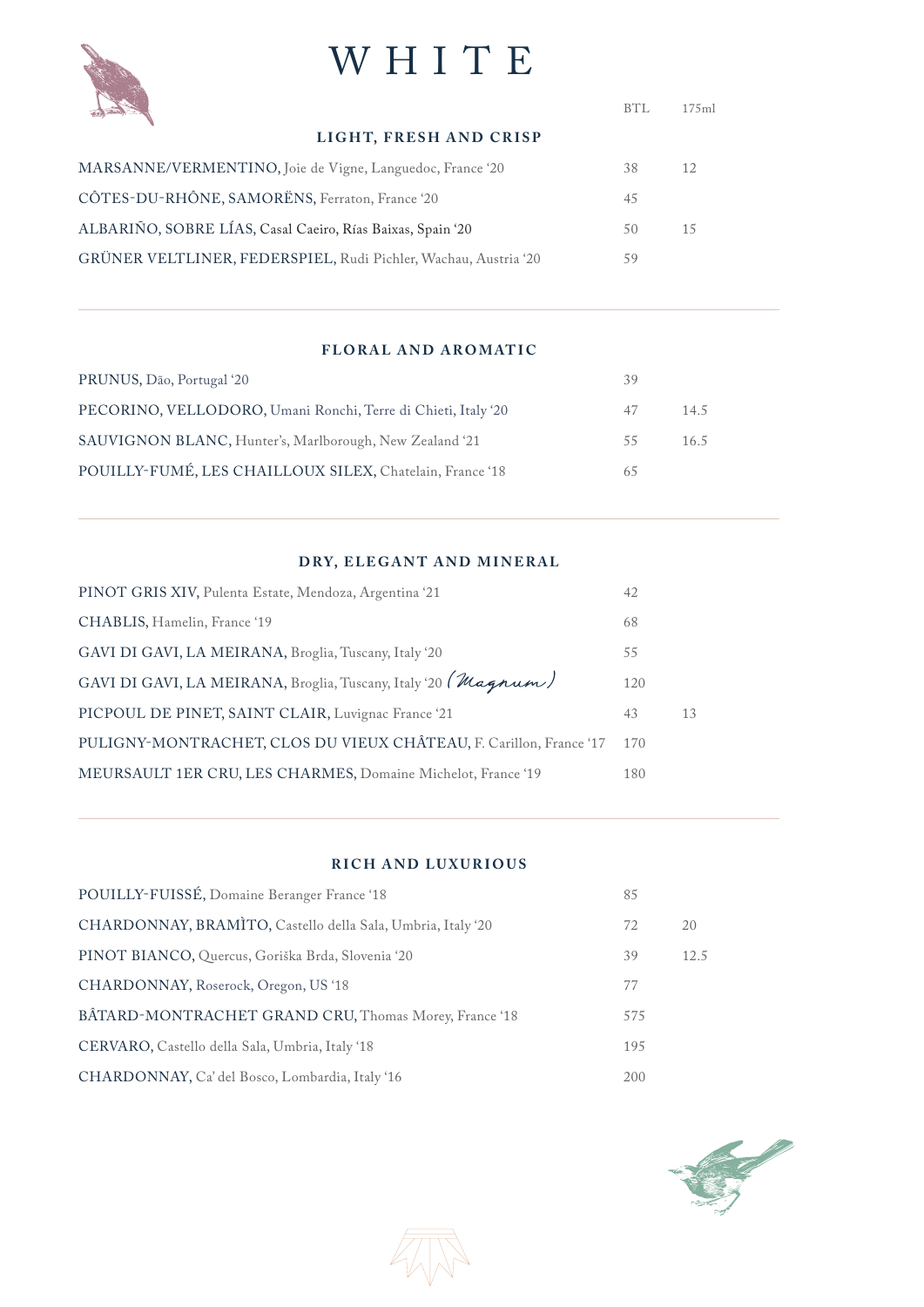

## RED

BTL 175ml

#### **SOFT AND SMOOTH**

| BARBERA, NIZZA BANSELLA, Prunotto, Piemonte, Italy '19     | 66 |  |
|------------------------------------------------------------|----|--|
| MALBEC, BODEGA LA FLOR, Pulenta, Mendoza, Argentina '20    | 50 |  |
| VALPOLICELLA CLASSICO, BONACOSTA, Masi, Itlay '20          | 48 |  |
| NERO D'AVOLA, HALCYON DAY, Unico Zelo, South Australia '20 | 55 |  |

## **BRIGHT AND JUICY**

| PINOT NOIR, La La Land, Victoria, Australia '19               | 43 | 13   |
|---------------------------------------------------------------|----|------|
| XINOMAVRO, Thymiopoulos, Naoussa, Greece '19                  | 43 |      |
| MONTEPULCIANO D'ABRUZZO, MONTIPAGANO, Umani Ronchi, Italy '20 | 40 | 12.5 |
| GARNACHA, LA VIÑA DE AYER, Soto Manrique, Cebreros, Spain '17 | 42 |      |
| SAVIGNY-LÈS-BEAUNE, Tollot-Beaut, France '17                  | 95 |      |

#### **SPICY AND EARTHY**

| PRUNUS, Dão, Portugal '19                                     | 39  |      |
|---------------------------------------------------------------|-----|------|
| CROZES-HERMITAGE, LA MATINIÈRE, Ferraton, France '19          | 62  |      |
| SHIRAZ, VALLEY FLOOR, Langmeil, Barossa Valley, Australia '18 | 66  |      |
| GEYSERVILLE, Ridge, Alexander Valey, US '19                   | 120 |      |
| SAINT-JOSEPH, LA SOURCE, Ferraton, France '18                 | 75  |      |
| PRIMITIVO, NÈPRICA, Tormaresca, Puglia, Italy '20             | 44  | 13.5 |
| CHAMBOLLE-MUSIGNY, Hubert Lignier, France '14                 | 200 |      |
| DOMAINE DE LA SOLITUDE, Pessac-Léognan, France '14 (Magnum)   | 150 |      |
|                                                               |     |      |

#### **FULL BODIED AND RICH**

| LES ALLÉES DE CANTEMERLE, Haut-Médoc, France '14             | 80  | 22.5 |
|--------------------------------------------------------------|-----|------|
| MALBEC, PRIVADA, Norton, Mendoza, Argentina '18              | 78  |      |
| MERLOT, Elgin Vintners, Elgin, South Africa '16              | 62  | 18   |
| RIOJA RESERVA, Conde Valdemar, Spain '15                     | 60  |      |
| AMARONE CLASSICO, COSTASERA, Masi, Italy '16                 | 120 |      |
| TIGNANELLO, Antinori, Tuscany, Italy '17                     | 275 |      |
| MONTE BELLO, Ridge, California, US '12                       | 500 |      |
| BAROLO BUSSIA RISERVA, VIGNA COLONNELLO, Prunotto, Italy '12 | 295 |      |
| CHIANTI CLASSICO, Badia a Passignano, Italy '15 (Magnum)     | 225 |      |